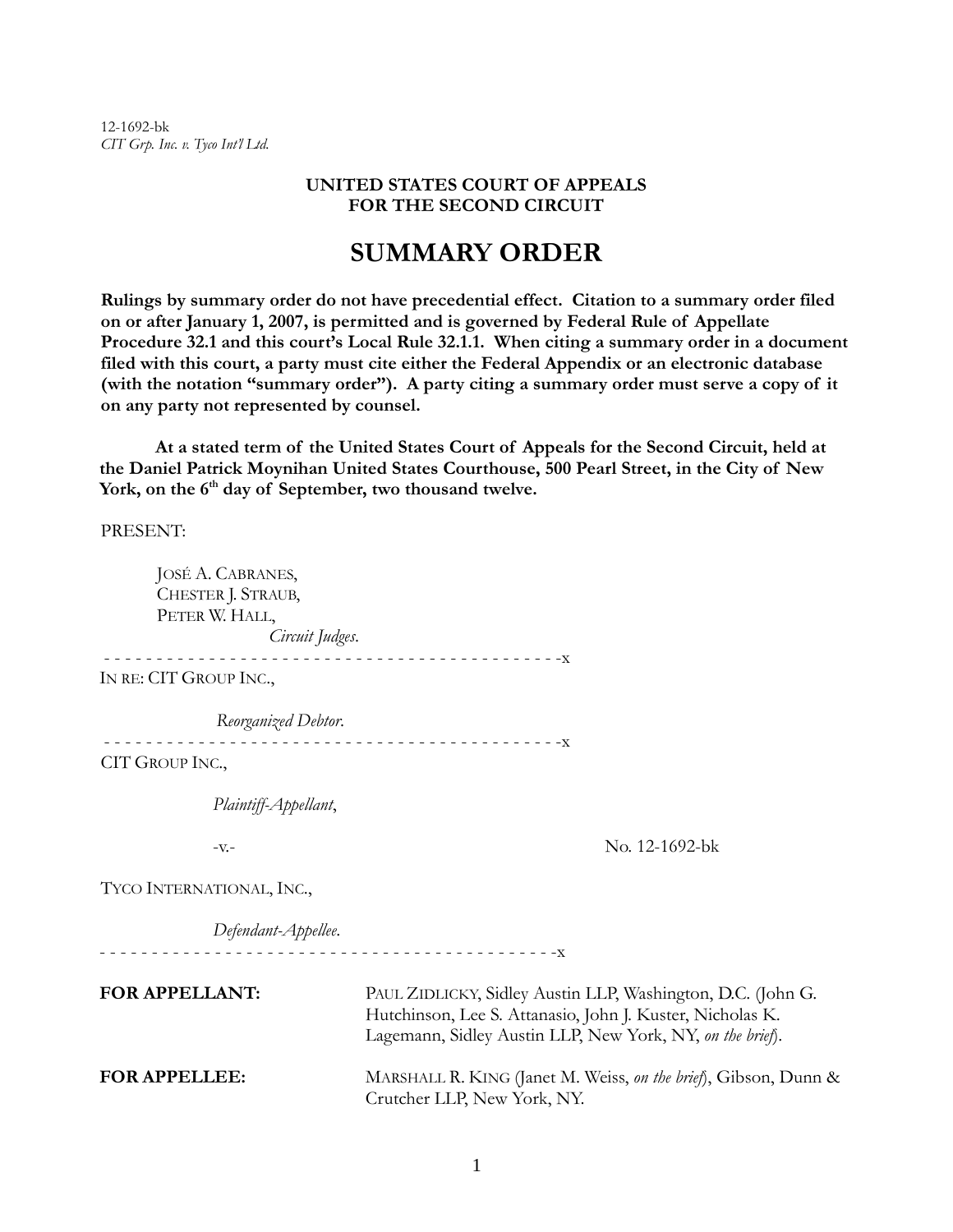Appeal from an order of the United States Bankruptcy Court for the Southern District of New York (Allan L. Gropper, *Judge*).

## **UPON DUE CONSIDERATION, IT IS HEREBY ORDERED, ADJUDGED, AND**

**DECREED** that the January 18, 2012 judgment of the Bankruptcy Court be **AFFIRMED**.

CIT Group, Inc. ("CIT"), a reorganized debtor, appeals from a January 18, 2012 judgment of the Bankruptcy Court dismissing its adversary proceeding against Tyco International, Inc. ("Tyco") for subordination pursuant to 11 U.S.C. § 510(b) of Tyco's successful breach of contract claim. We assume familiarity with the underlying facts and procedural history of this case, some of which we discuss below for ease of reference.

In June 2001, Tyco caused its wholly-owned direct subsidiary company called Tyco Capital Holding, Inc. ("TCH") to purchase CIT for approximately \$9.5 billion. In 2002, Tyco determined that it would "monetize" its investment in CIT by conducting an initial public offering ("IPO") of all shares of CIT's common stock. In order to do so, Tyco caused CIT to merge with TCH, its parent company, and to take on TCH's debts and assets, including approximately \$794 million in net operating losses ("NOLs"). Prior to the merger, CIT and Tyco entered into a contract (the "Tax Agreement") whereby, *inter alia*, Tyco agreed to indemnify CIT against any tax burdens arising from the merger with TCH, and CIT agreed to repay to Tyco any tax benefits resulting from CIT's use of the NOLs to offset taxable revenues.

In the offering documents for the IPO, Tyco represented that, after the sale was complete, Tyco would retain no "direct or indirect equity interest in CIT." The sale was completed on July 8, 2002.

On November 1, 2009, CIT filed for bankruptcy relief pursuant to Chapter 11 of the Bankruptcy Code. As a part of the proceedings in bankruptcy, CIT repudiated the Tax Agreement with Tyco. On January 7, 2010, treating the repudiation as a breach of the Tax Agreement, Tyco filed a claim with the Bankruptcy Court pursuant to 11 U.S.C. § 365(g) (the "Tyco Claim").

On June 11, 2011, CIT commenced the current adversary proceeding against Tyco in an attempt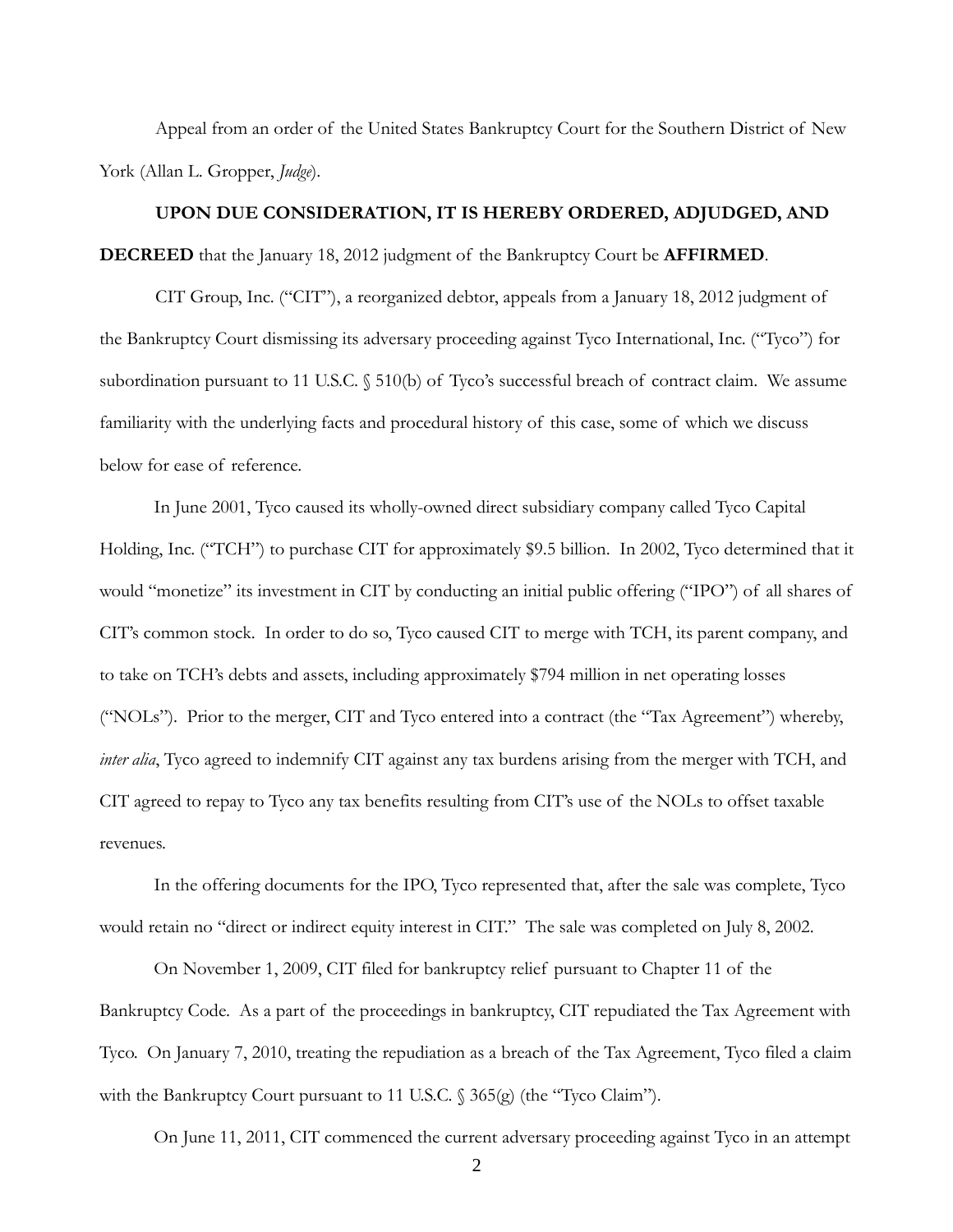to subordinate Tyco's claim in bankruptcy to that of CIT's other creditors, pursuant to Section 510(b) of the Bankruptcy Code (11 U.S.C. § 510(b)).<sup>1</sup> CIT alleged that the Tyco Claim was a "claim . . . for damages arising from the purchase or sale," *id.*, of CIT's shares, because the parties had entered into the Tax Agreement in order to smooth the IPO process. The Tyco Claim, CIT argued, was therefore subject to subordination.

The parties cross-moved for summary judgment on September 15, 2011 (CIT), and October 20, 2011 (Tyco). On December 21, 2011, the Bankruptcy Court granted Tyco's motion and denied CIT's motion, finding that the Tyco Claim was not a claim "for damages arising from the purchase or sale" of CIT's securities. *In re CIT Group Inc.*, 460 B.R. 633 (Bankr. S.D.N.Y. 2011) ("*In re CIT Grp.*"). The Court, relying on *Rombro v. Dufrayne* (*In re Med Diversified*), 461 F.3d 251 (2d Cir. 2006), observed that the purpose of Section 510(b) was to prevent disfavored equity claims in bankruptcy from being disguised as higher-priority creditor claims. The Court rejected CIT's argument that "a causal connection between the claim and a securities transaction is enough to require subordination." *In re CIT Grp.*, 460 B.R. at 638–39. Rather, the Court observed, "claims should be subordinated if the claimant '(1) took on the risk and return expectations of a shareholder, rather than a creditor, or (2) seeks to recover a contribution to the equity pool presumably relied upon by creditors in deciding whether to extend credit to the debtor.'" *Id.* at 638 (quoting *In re Med Diversified*, 461 F.3d at 256).

Applying *In re Med Diversified*, the Bankruptcy Court held that, although "[t]here [was] no question that the Tax Agreement has a nexus to the issuance of the stock in the IPO in that both were agreed to in connection with the spinoff of CIT from Tyco," the existence of a "mere 'connection' between the claim and the purchase or sale of a security [was] not enough to support a finding that the claim 'arises from' the purchase or sale and should be subordinated unless the purposes of the statute

 $\overline{a}$ 

<sup>&</sup>lt;sup>1</sup> Section 510(b), entitled "Subordination," provides, in pertinent part, that "[f]or the purpose of distribution under [the Bankruptcy Code], a claim arising from rescission of a purchase or sale of a security of the debtor or of an affiliate of the debtor, [or] for damages arising from the purchase or sale of such a security, . . . shall be subordinated to all claims or interests that are senior to or equal the claim or interest represented by such security."